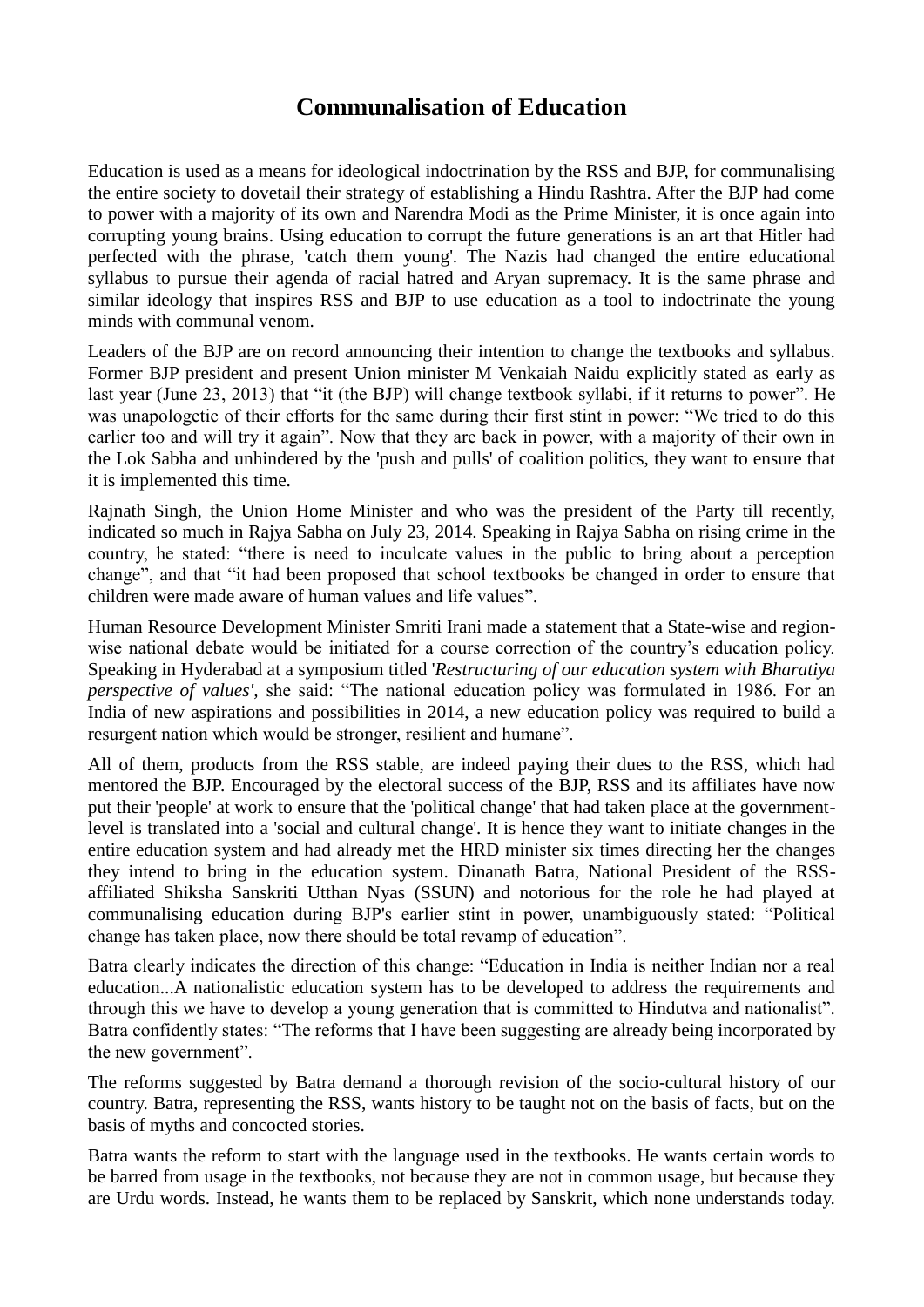For him, the usage of words: "mushkil' (difficult), dost (friend), gussa (anger), shararat (naughtiness), khabardar (to warn), gayab (vanish), saal (year), mohalla (colony), mauka (occasion), aksar (often), should not be used because they are polluting the vocabulary (*Batra's memorandum submitted to the Union HRD minister*).

## **Fantasy As History**

To understand the other changes he prescribes, a cursory glance at the nine textbooks – eight of which are authored by Batra himself – that were distributed to the 42,000 primary and secondary schools in Gujarat is necessary. One of them, *Tejomay Bharat*, published by the Gujarat State School Textbook Board (GSSTB) "seeks to teach children facts about history, science, geography, religion and other basics". Excerpts from this book, are enough to enlighten us about the direction that Batra wants Indian education to take:

- America wants to take the credit for invention of stem cell research, but the truth is that India's Dr Balkrishna Ganpat Matapurkar has already got a patent for regenerating body parts….You would be surprised to know that this research is not new and that Dr Matapurkar was inspired by the Mahabharata. Kunti had a bright son like the sun itself. When Gandhari, who had not been able to conceive for two years, learnt of this, she underwent an abortion. From her womb a huge mass of flesh came out. (Rishi) Dwaipayan Vyas was called. He observed this hard mass of flesh and then he preserved it in a cold tank with specific medicines. He then divided the mass of flesh into 100 parts and kept them separately in 100 tanks full of ghee for two years. After two years, 100 Kauravas were born of it. On reading this, he (Matapurkar) realised that stem cell was not his invention. This was found in India thousands of years ago. – Page 92-93.
- Indian rishis using their yog vidya would attain divya drishti. There is no doubt that the invention of television goes back to this… In Mahabharata, Sanjaya sitting inside a palace in Hastinapur and using his divya shakti would give a live telecast of the battle of Mahabharata… to the blind Dhritarashtra – Page 64
- What we know today as the motorcar existed during the Vedic period. It was called anashva rath. Usually a rath (chariot) is pulled by horses but an anashva rath means the one that runs without horses or yantra-rath, what is today a motorcar. The Rig Veda refers to this. – Page 60

Prime minister Narendra Modi, a staunch RSS activist endorsed these views not only by writing an appreciating foreword for all these books, but also talking in the same lines in a public function in Mumbai. He said: "We can feel proud of what our country achieved in medical science at one point of time. We all read about Karna in Mahabharat...Mahabharat says Karna was not born from his mother's womb. This means that genetic science was present at that time". And even more: "We worship Lord Ganesh. There must have been some plastic surgeon at that time who got an elephant's head on the body of a human being and began the practice of plastic surgery".

If this what they want to project as India's contribution to world civilisation and part of our historical heritage, no wonder the entire world will laugh at it, as none of this stands to rational scrutiny. It is indeed also part of a conscious effort to negate the great rationalist traditions of ancient India. For example, in ancient India, we had the great proponent of medical sciences, Susruta, who had advocated surgery as a remedy to cure various illness and body deformities. We also had Varahamihira and Brahmagupta two famous astronomers who found out the true causes of lunar and solar eclipses. The RSS and BJP do not want to project these people and their achievements as a contribution to world civilisation because, they had propagated rationalist philosophy and in the process went against many ancient Brahminical law texts. The RSS and BJP hence cannot accept the real contributions made by ancient India and instead is keen on inventing myths that do not stand to rational scrutiny. That is the reason why our eminent historians rubbish this entire project. Professor Romila Thapar called it "not history, but fantasy", while Professor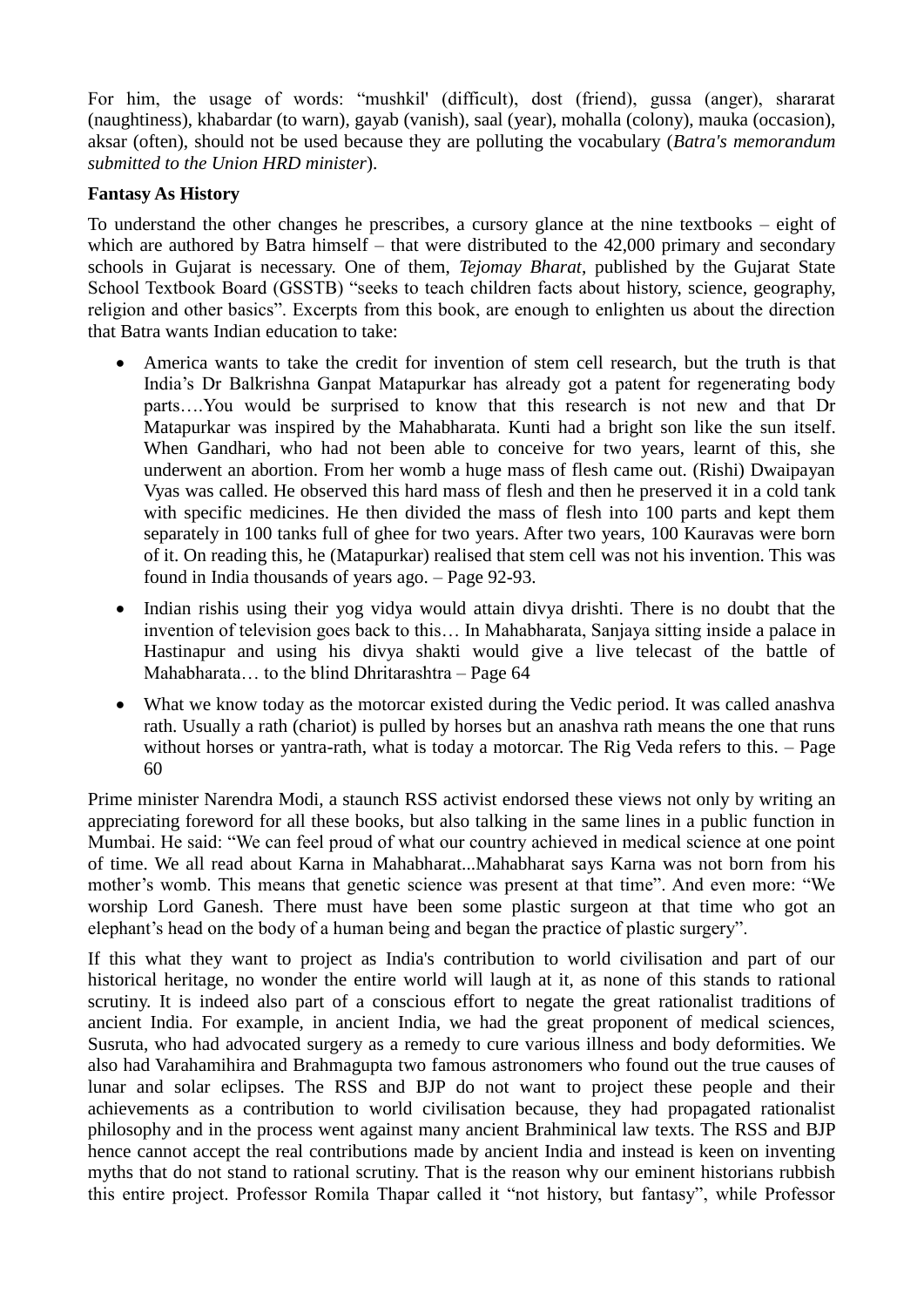Irfan Habib reacted by saying "The contents are so absurd that any reaction would seem superfluous".

Batra wants the references to MF Hussein deleted from the NCERT textbooks and also of poet Avtar Singh Pash. He is unapologetic about the reasons: Hussein "had depicted Bharat Mata in the nude" and Pash "talks of class struggle, untouchability and social inequality".

Batra, unruffled by all the criticisms and unconcerned about the future, in one of the eight textbooks that were mentioned earlier openly advocates that a child should join in the RSS shakha: "Keeping a good friend circle is not enough. To keep it faultless, a good company is also required. This means a company of saints and learned people. The student that goes to an RSS shakha daily, he finds miraculous change in his life".

RSS way of life prescribes *Adhyatmik Bharat*, which identifies only Hinduism as the road to spirituality and considers the practitioners of all other religions as second grade citizens, not on par with the Hindus. Rabid religious intolerance is preached in the *Tejomay Bharat*: "An alien religion is a source of sorrow". What these alien religions are, is clear – Islam and Christianity. To breed this intolerance and destroy the syncretic culture of our country, they want to distort history and feed it to children right from their primary school. And it is not just history, but even geography too is distorted to realise their grand design of building a 'Hindu rashtra'. It talks about *Akhand Bharat*, which geographically subsumes all our neighbouring countries.

The RSS, BJP and the Sangh Parivar today are advocating a pan-Hindu identity, subsuming the identities of all other castes to serve their ideological dream of establishing a Hindu rashtra. But this does not mean that they intend to treat all the castes on par or that they had given away on the *chatur varna* system. The books written by Batra clearly gives away their nuanced positions through the terms used – India is a 'shudra' name, a lowly term, which should not be used. The intolerance professed by the RSS and its cohorts thus extends towards 'other' races, 'other' gender and everything 'other' than what they are – upper-caste, Hindu supremacist and patriarchal.

### **Distorting History To Woo Dalits**

The RSS and the BJP now sensing an opportunity to cement their hold on State power are willing to go to any lengths to realise their goal of establishing a Hindu-rashtra. To serve their political purpose of wooing dalits into their fold, they want to write off the oppressive nature of the caste system and attribute all its ills to the 'foreign invaders', read Muslims.

Bhayyaji Joshi, the supposed number 2 in RSS hierarchy in his foreword to one of the books written by a BJP leader, part of their project of historical distortions, states that *'sudras'* were never untouchables and it was due to 'Islamic atrocities' during the medieval age that led to the emergence of dalits and untouchables. "To violate Hindu *swabhiman* (dignity) of *Chanwarvanshiya Kshatriyas*, foreign invaders from Arab, Muslim rulers and beef-eaters, forced them to do abominable works like killing cows, skinning them and throwing their carcasses in deserted places. Foreign invaders thus created a caste of *charma-karma* (dealing with skin) by giving such works as punishment to proud Hindu prisoners".

In another foreword, Suresh Soni, another BJP leader, writes: "Dalits had their genesis during Turks, Muslims and Mughal eras. Today's castes like *Valmikis*, *Sudarshan*, *Majhabi* Sikhs and their 624 sub-castes came into being as a result of atrocities against Brahmins and *Kshatriyas* during Medieval or Islamic age."

### **What Says The Dharmasutras?**

To counter the slanders propagated by the RSS/BJP lie-factory, let us relook at some of our ancient historical sources. *Jaiminiya Brahmana*, a later vedic text dated between 1000-500 BC stated that *sudra* is created from the feet of *Prajapati* without any god and therefore the lords of the house are his gods and he is to earn his living by washing their feet *(sudro anustupchanda vesmapatidevas; tasmad u padavanejyenaiva jijivisati)*. The Dharmasutras of this period explicitly state that it is the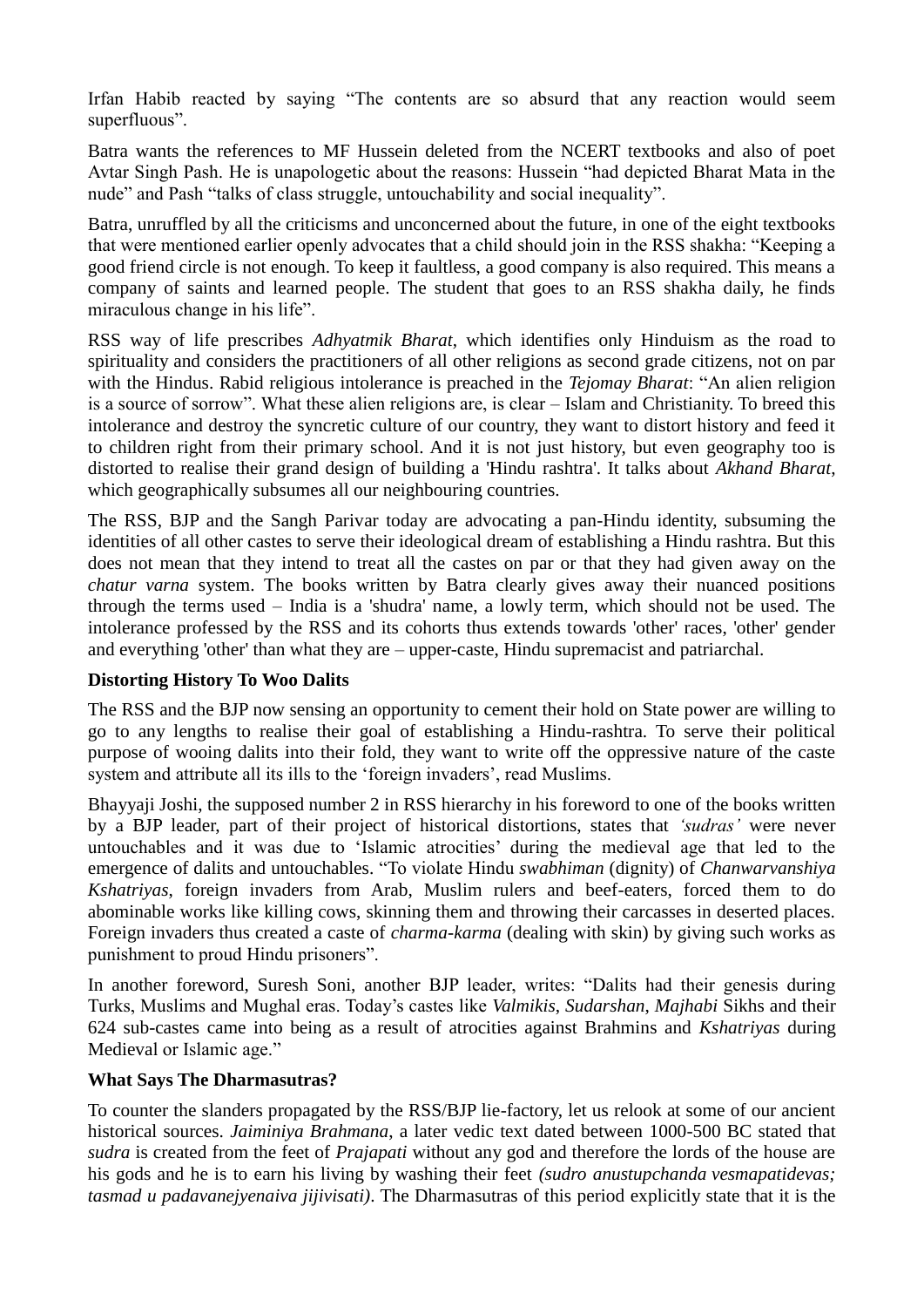duty of *sudra* to serve the three higher varnas and all of them had general social control over them. *Apastamba* states that the food brought by an impure *sudra* cannot be taken by a *brahmin* and is compared to food which is looked at by a dog or an *apapatra* to whose class belongs the *patita* (outcast) and *candala*. This, in itself, shows the presence of untouchability during those times, long before the advent or invasions of Arab, Turks or Muslims.

According to *Gautama* Dharmasutra, a son begotten by a *sudra* on a woman of unequal caste was considered as *patita* and the origin of many *varnasamkara* castes were traced to such marriages. In fact, it is progeny from such marriages who were considered to be the source of mixed-castes, many of whom were relegated to the position of untouchables. These people of lower castes were subjected to severe social oppression too. *Apastamba* Dharmasutra says that recitation of vedas should be stopped in the presence of *sudra* and particularly before *candala*. The *Vinaya Pitaka* (600-300 BC) refers to five low occupations (*hinasippani*) of the *nalakara* (bamboo worker), the *kumbhakara* (potter), the *pesakara* (weaver), *the chammakara* (leather worker) and the *nahapita* (the barber). Note the mention of *chammakara*, which according to the text is universally looked upon with contempt. Even the early Pali texts often mention the five despised castes – the *candala*, the *mnsada*, the *vena*, the *rathakara* and the *pukkusa* – as *nica kula* (low castes) or *hina jati* (inferior births).

These texts also prescribe the social attitude of the society towards the *candalas. Apastamba* holds that to touch and see a *candala* is sinful. Pali texts too clearly describe them as untouchables. Jataka texts describe them as the meanest men on earth and even a contact with the air that touched a *candala* was considered as pollution. Kautilya in his Arthasastra considers *candala* to be a despised caste and the tank of water used by them could not be used by anybody else. Conversely, they were barred from using water from tanks meant for other castes. It should be remembered here that all the texts quoted here are prior to the Manu's Smriti which itself is dated between BC 200-AD300.

Manu in his laws prescribes the punishments for violation of social order. He counts most of the offsprings of mixed-castes as untouchables, who were supposed to live outside the villages, near burial grounds, on mountains and in groves. He equates the *candalas* with village pigs, dogs and cocks, who were forbidden from watching the *brahmana* performing *sraddha* ceremony. He forbids the upper castes to even give grain with their own hands. Notice the mention of pigs here and there is also a Buddhist text of the same period which talks of a caste *samkarikas* (pork butchers), which means that rearing of pigs is a practice prevalent during this period, contrary to what the RSS wants us to believe.

An interesting feature of this period is that while many texts mention the separate identity of *sudras* and *candalas*, some like *Amarakosa* mention them in the same category. Whatever be their place of mention, one thing that comes out sharply from a reading of our ancient historical sources is the existence of *candalas* and untouchablity – a practice continuing till date and exclusively confined to dalits. Going by evidence, it only comes out that the number of untouchables and the practice of untouchability further crystallised during the Gupta period – considered to be the golden age of Hinduism. Travellers to India like Fa Hsien and poets like Kalidasa too mention their prevalence. And all of this is well before the establishment of ‗Muslim' rule in India or as the RSS calls it "Turks, Muslims and Mughal era".

Indian history and historiography have well documented these facts to call the RSS/BJP bluff. They have also recorded various reformers and reform movements who had challenged the caste system and discrimination based on it. These traditions can be traced long back into our ancient history and continue into the modern period. RSS and BJP were never supportive of these movements or traditions. Golwalkar, the ideological guru of the RSS, writes in his *Bunch of Thoughts* that the Buddhists tried to destroy India's ancient heritage as they had criticised the caste system and challenged the hegemony of Brahmins. He presents the Buddhists as 'traitors' and equates Buddhism with 'darkness'. Even in the modern period, RSS and the BJP kept away from social reform movements against caste discrimination and oppression and had expressed their preference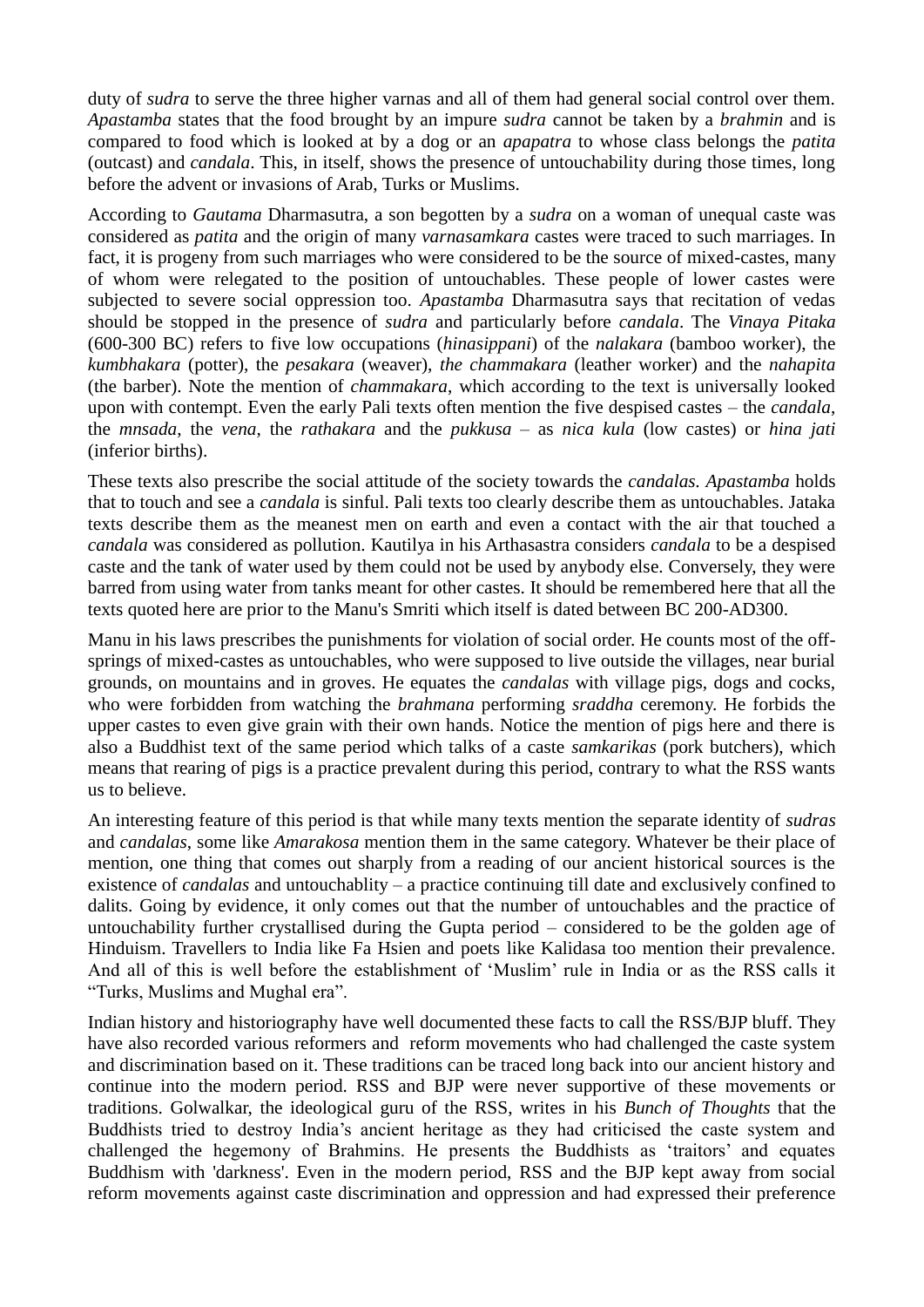towards Manu *dharma*, which openly advocates the *chaturvarna* system.

In order to derive legitimacy to their ideas and political project, they are now bent upon to demolish the entire rational historiographical tradition and build upon it a tradition of bigotry and hatred based on utter falsehoods. The intention behind this deliberate distortion is clear. One, to cater to the growing identity consciousness among dalits and other socially oppressed sections and try to assuage them by showing that they too have a 'higher lineage.' Two, this is then linked to their 'fall from grace' and present their oppressed status to an external factor – Muslims. And it isn't for nothing that the BJP is consciously targeting dalits in Uttar Pradesh and fomenting communal tensions against Muslims.

The RSS has now embarked on a gigantic project to rewrite the history of all the '670' districts of our country basing themselves on the *puranas*. It seems they have discovered hundreds of 'new' *puranas* for the purpose. Left to their own means, to suit their political agenda they will not shy away from even tinkering with the already known puranas to suit their vested interests. The Sanskrit department of the Delhi University, totally unrelated to the study of history, wants to join these efforts.

### **Saffronisation Of Textbooks At States**

Last year, many instances of extensive saffronisation of textbooks, specifically history and social science textbooks in Madhya Pradesh, Karnataka, Maharashtra, Punjab and other States (as cited by the Central Advisory Board of Education (CABE) Committee of 2005 on non-governmental textbooks taught in private schools, chaired by Professor Zoya Hasan) were reported.

It has by now become a common feature that history becomes a hotly contested discipline whenever the BJP comes to power, either at the state level or at the Centre. The National Focus Group on Gender Issues in Education, set up by the National Council of Educational Research and Training (NCERT) in 2006, pointedly stated: "While communal perspectives have been present in textbooks in earlier periods too, studies done of textbooks rewritten from this perspective, for example in Gujarat, highlight their ready potential to contribute to a culture of divisiveness between religious communities. While boys are subject to acute pressures of militant masculinity, the roles of women and girls are further represented as circumscribed by the community and they are portrayed primarily as upholders of tradition and family values. The National Curriculum Framework (2000) undid a lot of the gains of NPE 1986. By locating religion as an important source of value generation in education, it furthered the role of religion in defining ideals and norms for women and girls".

In Karnataka, the Committee for Resisting Saffronisation of Textbooks (CRST) was instrumental in pointing out instances in textbooks that strengthened stereotypes of Muslims and Christians and subdued the voices of women, dalits and non-Vedic traditions. The committee expressed concern about "right-wing ideology" being circulated in textbooks. One of its reports pointed out that while condemning oppression by Europeans, the textbooks concealed the oppression of dalits by the ―upper caste‖. It said that textbooks referred to six major terrorist attacks but made no reference to "saffron terrorism" such as the Samjhauta Express blast in February 2007. The failure to explain non-inclusion of non-vegetarian food, the link between the caste system and untouchability, and the failure of Indian writers to chronicle the history of the country are also referred to in the report.

In Madhya Pradesh, the BJP government had issued circulars for teaching Bhagavad Gita in schools and *madarasas*, by making it a part of the Urdu textbooks. It had also issued similar circulars asking all the schools to compulsorily subscribe to the RSS journal *Deva puttar* and ensure that it is read by the students. Also *surya namaskaras* are made compulsory in schools.

### **Freedom Struggle And The RSS**

Thus as we are seeing, RSS and BJP do not stop at ancient history. In order to make themselves presentable, they distort medieval and even modern history too. Subramaniam Swamy, a BJP leader in an article that he had written, presents their mindset. Fighting the case for Hindutva fraternity's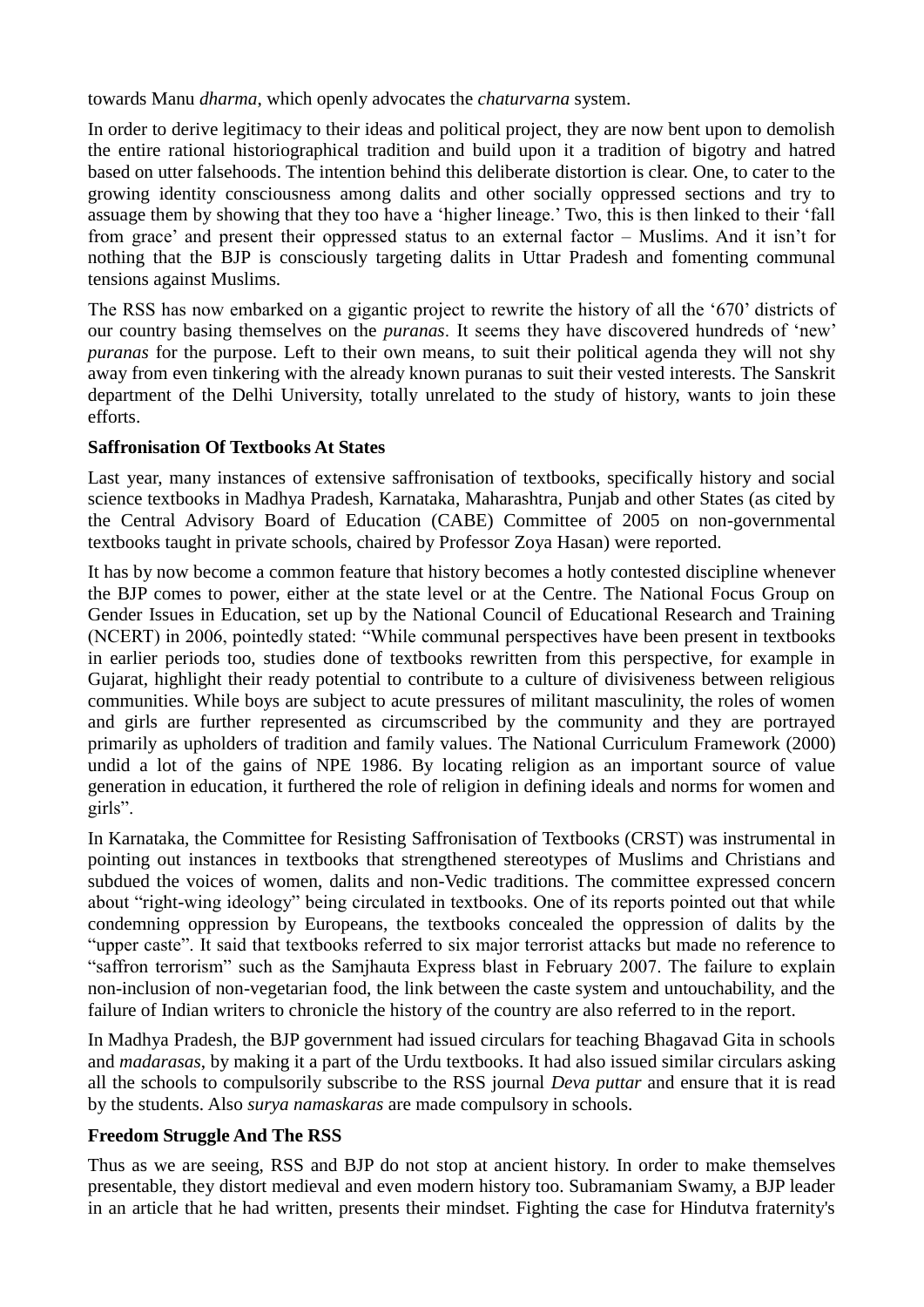participation in the freedom struggle, he states, one: "may, therefore, not have heard of Veer Savarkar who changed the outlook of generations of Indians with his book The Indian War of Independence — 1857. He might not have heard either of his great sacrifices in Andaman jail or his heroic escape from the British in Europe. Nor would he know about Hemu Vikramaditya or the great renaissance of the Vijayanagar Empire or the thorough beating the third Caliphate armies received on Rajasthan border at the hands of the Gujarat Prajapati dynasty and the Maharashtra-Andhra Chalukya Empire". Thus he tries his hand at brewing a new 'concoction' of history. One need not have any problem if the 'concoction' is based on facts, but this is brewed at the risk of vulgarisation, to satisfy his political and ideological commitments.

Here Swamy is making an attempt to equate the wars between various rulers in the medieval period with the anti-colonial freedom struggle against the British. This attempt is being made with an explicit purpose to show that Muslims are outsiders/foreigners against whom the Hindus waged a 'freedom struggle'. This is intended to serve the purpose of RSS brigade which is intent to portray Muslims as non-Indians. Remember that recently a BJP, MLA in the newly created Telangana state had questioned the patriotic credentials of one of our famous tennis personalities, because she is a Muslim.

It is this narrative of 'us' and 'ours' versus 'others' and 'outsiders' that the BJP and RSS want to build upon to continue with their policy of dividing the country on communal lines. This division is being promoted to ensure that there arises no resistance to their rabid perusal of neo-liberal economic policies. Coincidentally, this is the line that was pursued by the British too, not only through their policy of divide and rule but by communalising Indian history. It is indeed the British historians who had started dividing Indian history into 'Muslim period' and 'Hindu period'. So if at all there are any progenies of Macaulay surviving in India, they belong to the RSS and the BJP.

The English fortnightly *Frontline,* had carried out extensive reports about the 'role' played by Savarkar in the freedom struggle, the 'hardships' he had encountered in the cellular jail in Andamans. It is necessary to recall substantially from that body of work as more than a decade had passed and the new generation needs to be told the real story. Alas, as long as the RSS and their cohorts believe that spreading a lie repeatedly makes it a truth, it is imperative upon us to repeat the truth to the nth time so that it does not get buried underneath the falsities they propound.

Savarkar reached the Andamans in 1911 and before the year ended, he appealed for clemency and again in 1913. In his second clemency petition of November 24, 1913, he wrote: "In the end I remind your honour to be so good as to go through the petition for clemency, that I had sent in 1911, and to sanction it for being forwarded to the Indian government? The latest development of the Indian politics and the conciliating policy of the government have thrown open the constitutional line once more. Now no man having the good of India and humanity at heart will blindly step on the thorny paths which in the excited and hopeless situation of India in 1906-1907 *beguiled us from the path of peace and progress*. Therefore if the government in their manifold beneficence and mercy release me, *I for one cannot but be the staunchest advocate of constitutional progress and loyalty to the English Government,* which is the foremost condition of that progress... Moreover, my conversion to the constitutional line would bring back all those misled young men in India and abroad who were once looking up to me as their guide...The Mighty alone can afford to be merciful and therefore where else can the prodigal son return but to the parental doors of the government"? This is 'Veer' Savarkar!

Compare this with Bhagat Singh who expressed his strongest displeasure to his father against seeking pardon and one can understand the difference. Moreover, Bhagat Singh, unlike Savarkar was a staunch critic of using religion for political purposes. He derides communal forces in no mean terms and asks the newspapers: "to educate, to cleanse the minds of people, to save them from narrow sectarian divisiveness, and to eradicate communal feelings to promote the idea of common nationalism". Bhagat Singh is an advocate of socialism and many of his friends, carrying forward his legacy, had joined the Left movement in the country, in their later days.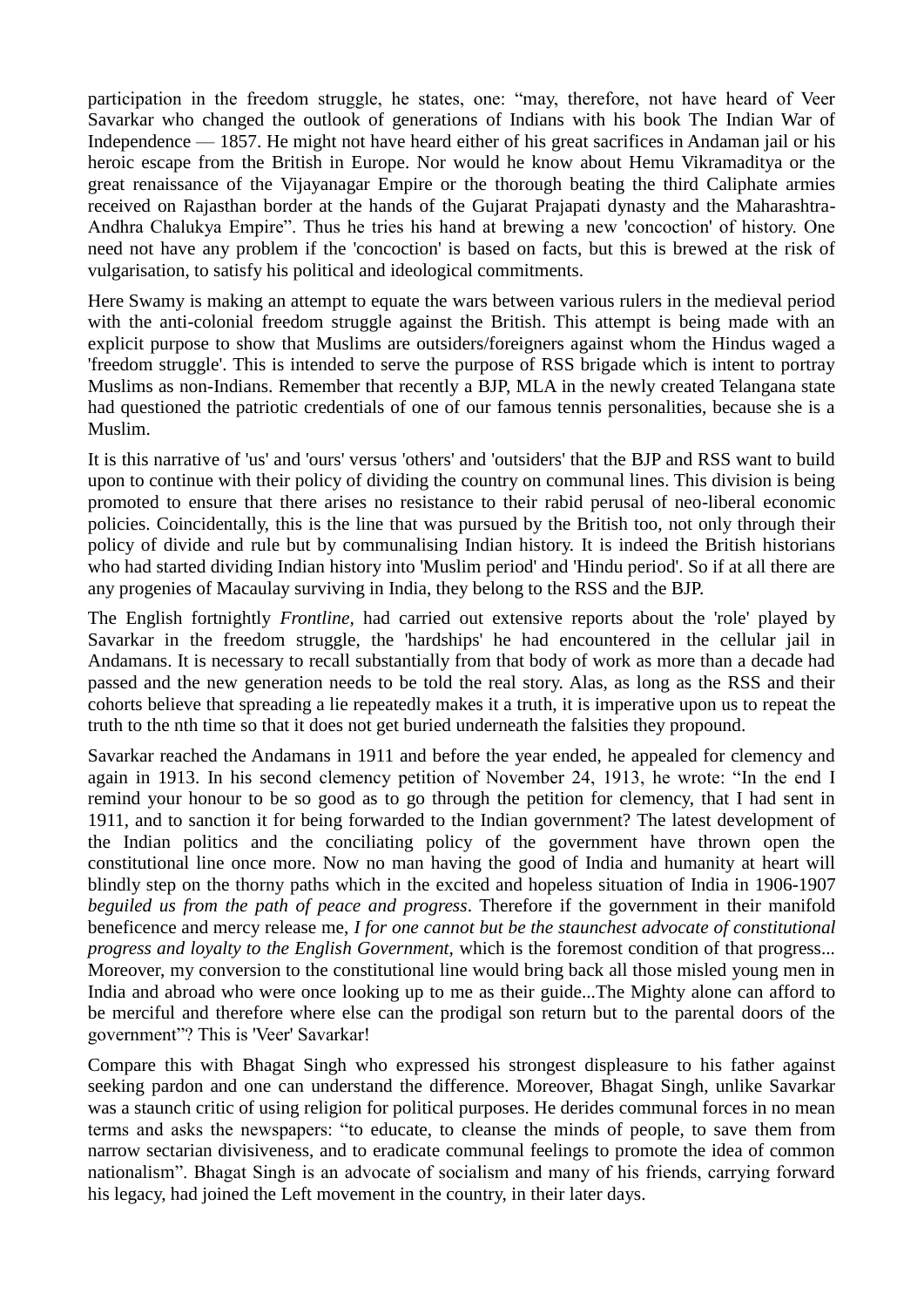Savarkar after his release from the jail remained aloof from the national movement throughout and even advocated against the participation in the anti-colonial struggle. He propagated the Hindutva, the theory of 'cultural nationalism' as adopted by the RSS now and was a staunch supporter of the two-nation theory. No wonder that he was also accused in the murder of Gandhiji, who was opposed to the division of the country on religious lines. Let us here note what the then Union Home minister Sardar Vallabhai Patel, whom the BJP is not tired of eulogising, wrote about the assassination case. Stating that he kept a daily touch with the progress of investigation, he notes: "It was the financial wing of the Hindu Mahasabha directly under Savarkar that hatched the conspiracy and saw it through". That is Savarkar, whom the BJP wants us to idolise! Savarkar and Bhagat Singh are chalk and cheese, indeed. Of course, BJP is trying to distort even Bhagat Singh and his works. It is trying hard to appropriate him and malign him by attributing communal motives.

### **Attempts To Erase Indian Diversity**

Sangh Parivar is bringing out a weird argument to deny the Indian diversity. "It has been established that most Indians have the same DNA profile irrespective of caste, religion or region. Yet we find our text books talking about India being multi-ethnic". It is good that at least here they are accepting that there is basically no difference between human beings and irrespective of caste, religion and region all are equal. However, that goes against their basic principles as then they have to explain as to why was the caste system created or how did it evolve in our country over the ages. They have to do a lot of explaining as to why Muslims should be hated by the Hindus, when they share the same DNA. All these, they cannot do, simply because it goes against the grain of their ideology and does not serve their political purpose. Their revered guru Golwalkar is clear, when he unambiguously stated: "The foreign races (all non-Hindus, according to them) must either adopt the Hindu culture and language, must learn to respect and hold in reverence Hindu religion, must entertain no idea but those of the glorification of the Hindu race and culture, i.e., of the Hindu nation and must lose their separate existence to merge in the Hindu race, or may stay in the country only subordinated to the Hindu nation, claiming nothing, deserving no privileges, far less any preferential treatment – not even citizen's rights". Thus, what the RSS really means by denying the Indian diversity is, to warn all those non-upper caste, non-Hindus to adopt the lifestyle they prescribe.

The RSS of course cannot be credited to be the innovator of this great art of "moulding history to suit political goals", for the Nazis, history "always remained a tool or even better a weapon" to be wielded in "pursuit of political goals". What the RSS indeed is doing today is carrying forward these reactionary ideals in pursuit of their goal of converting ‗Democratic, Secular, Socialist, Republic of India' into an avowedly Hindu-rashtra.

The problem for the RSS and its associates in realising their aim is the strong syncretic historical tradition of India and, more importantly, the heterogeneous nature of what they consider as a unitary religious belief system – Hinduism. It is this presence of varied, often-at-odds groups in 'Hinduism' that they find to be the chief impediment in creating a 'pan-Hindu' identity. To overcome this handicap, the RSS is attempting to unite these groups by posing a perceived external threat as a danger to their belief system.

In order to ensure a theoretical justification for their efforts, they want to re-write textbooks and communalise our entire education system. It has been reported that they had recently organised a conclave of over 100 'historians', to 'discuss historiography and changes required to give a proper perspective'. It is evident that they are more interested in propagation of an ideology rather than commitment to intellectual honesty. What these intended changes are and the perspective is, one had seen in the textbooks prescribed for reference in all schools in Gujarat.

Apart from using their grip over State power to corrupt education system, the Sangh Parivar today runs one of the extensive network of educational institutes all over the country. It founded its first Saraswati Shishu Mandir in Gorakhpur, Uttar Pradesh in 1952 and today has come a long way from that 'humble beginning'.